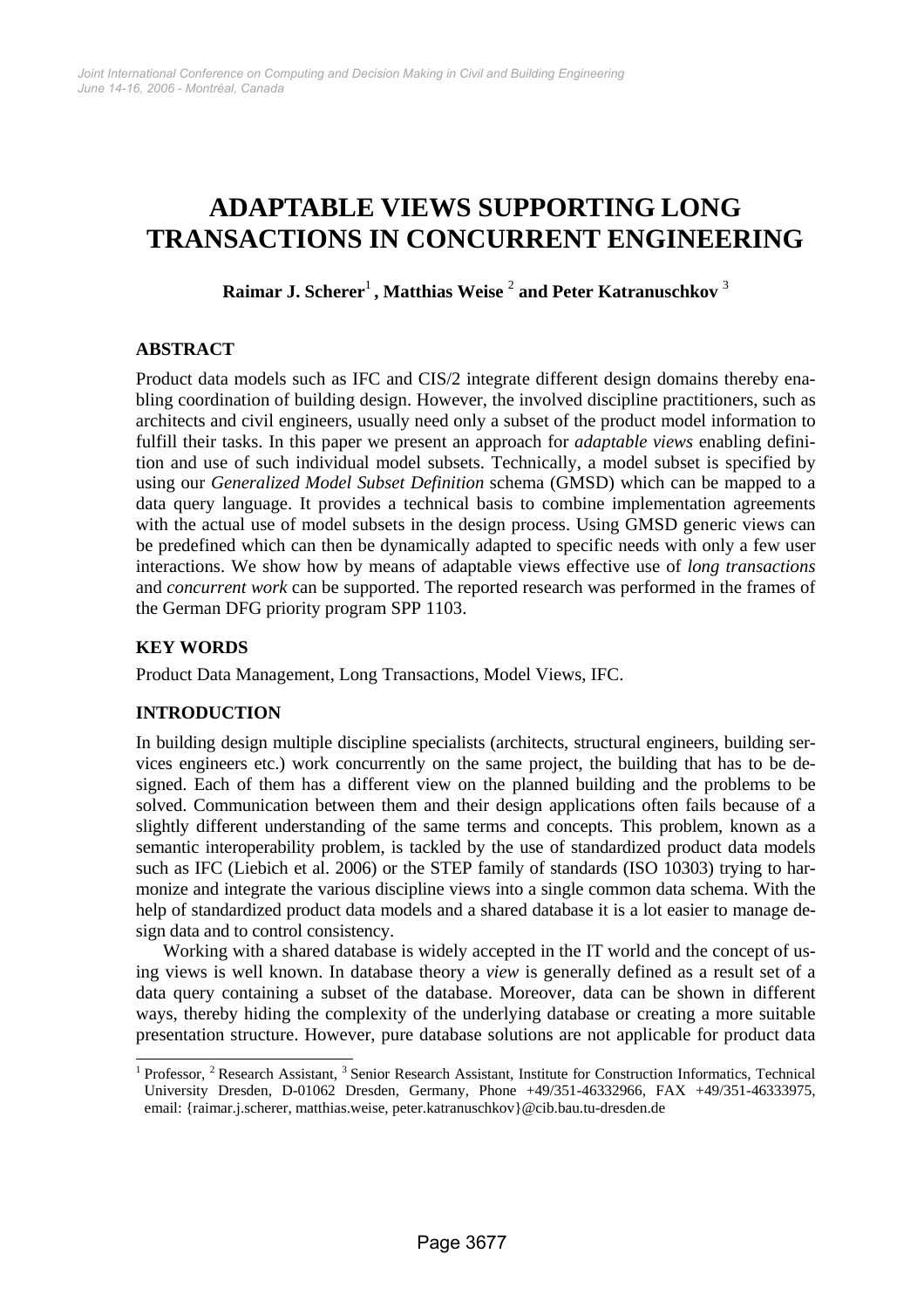management in the AEC domain for a number of reasons (Amor & Faraj 2001). Two of them which are most relevant are as follows:

- Database views provide no answer how to deal with parallel work using long transactions, i.e. to handle concurrent modifications without data locks.
- Transactions, i.e. design activities, and herein needed design data are not or only little formalized in the AEC world. Rather, they will be done ad hoc with no clear awareness about needed design data and planned changes.

In this paper we address a simplified scenario of a general *view approach* as shown in figure 1. In this scenario data mappings remain at design applications that are able to import and export product model data and consequently are black boxes for the database. The scenario supports the use of long transactions which subdivides each design step in a sequence of (1) *check-out* of the specifically needed design data into a private workspace, (2) *making design changes* within the private workspace, whereas the same original data remain public and can thereby be read and changed by others in the collaborative design group, and (3) *check-in* - after days or even weeks - of the changed sub-model into the shared workspace to make the changes visible for the other designers and update the common model state.



Figure 1: Cooperation model for using partial model data on the basis of a standardized product data model and long transactions

The shown scenario is state of the art in product data sharing, especially for cross-domain product models addressing a comprehensive range of multidiscipline design information. However, in AEC we miss an efficient procedure how to formalize and apply views. In the following discussion a view means to filter out all data of interest from a model but does not include any data mappings. The focus of the research is on EXPRESS-based AEC product data models, and more specifically on IFC. For terms related to product modeling the definitions from Björk (1995) are used, according to which a *product model* describes a particular building and a *product data model* describes the underlying conceptual schema.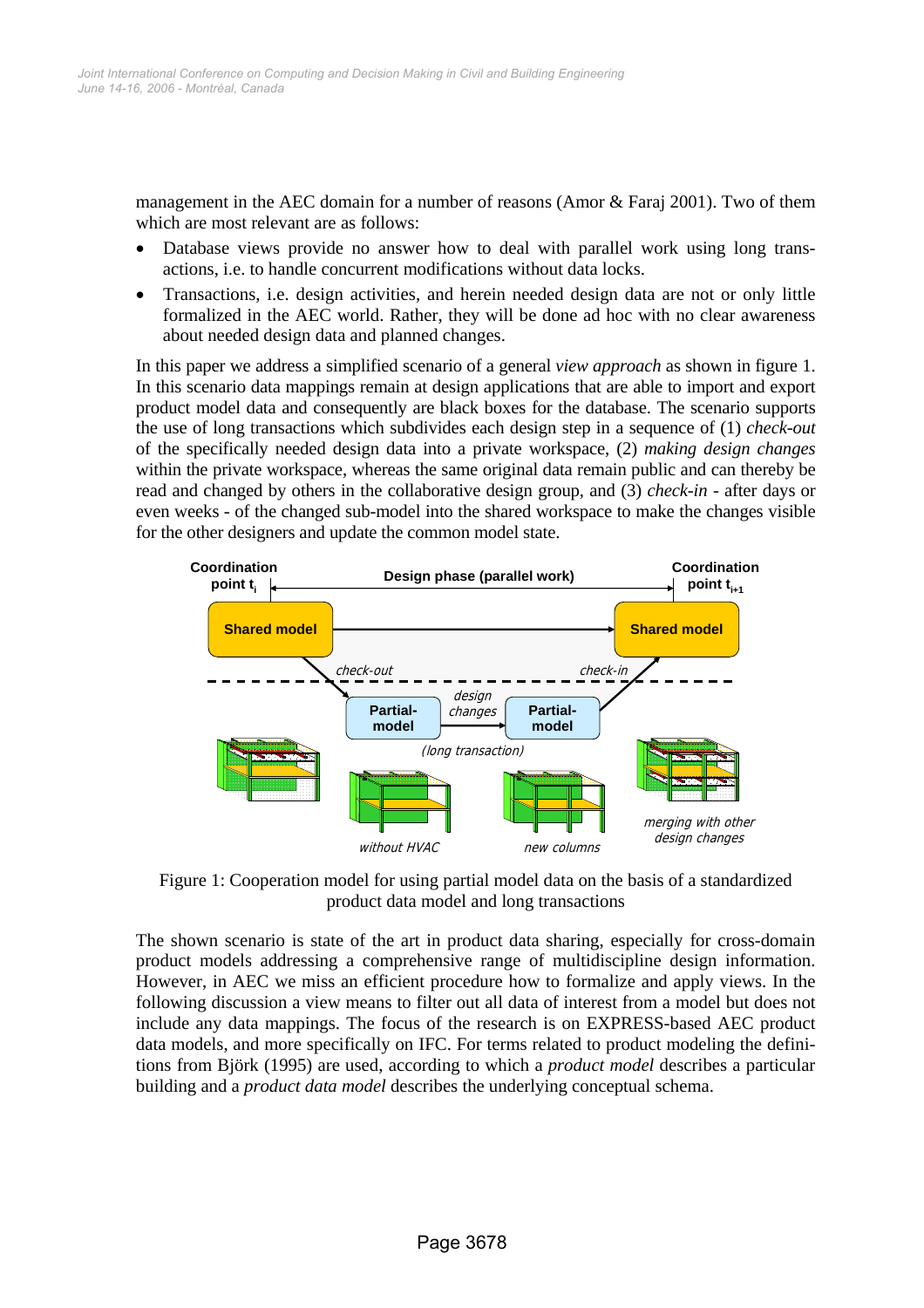#### **BACKGROUND AND RELATED RESEARCH**

When using cross-domain product models such as IFC we have to focus on several different aspects to discuss view approaches. Conceptually, there are two levels for defining a model subset: (1) class level, restricting product model data to a *generic view* that is interesting for a certain type of work tasks, e.g. any tasks related to space layout, and (2) instance level, restricting a generic view to product model data needed for a specific work task, e.g. for the space layout of the ground floor in building section A. These two complementary levels are shown schematically in figure 2. They are addressed either by view definition approaches or by data query languages. Using only one of these aspects has some drawbacks with regard to the application in design practice. This will be outlined in a later section where definition and maintenance of model subsets as well as their use for specific work tasks will be discussed.



Figure 2: Two levels of view definition and their relationship to product (data) models

#### **DEFINITION AND MAINTENANCE OF GENERIC VIEWS**

Generic views and product data models have a lot of similarities. The creation of product data models normally starts with a requirement analysis of all processes which have to be supported. In the STEP family as well as in the IFC modelling guidelines a more or less obligatory procedure is described to create an EXPRESS-based schema definition that fulfils all requirements for its use (Fowler 1995). However, product modelling is focused on finding a good solution for the product data model as a whole and not on defining generic views. The latter is in fact not really possible in early model development phases where no data schema is yet available. Due to that, in earlier modelling efforts requirement analysis has been rarely used to define relevant data exchange scenarios. This has changed in the last years since product data models have reached a level of complexity and an amount of data which are not any more possible to be implemented and supported by specialized design application.

The roots of view definitions can be traced back to the object-oriented modeling approach which introduced the idea of a modular and reusable model design. In more complex product data models such as IFC there can be found a layer structure, normally based on inheritance, and partitioning into a set of schemas. However, this fixed modularization has not been appropriately adapted for working with partial model data. Instead, for the implementation of the IFC model additional view definitions are introduced to address work tasks, e.g. coordination of design activities using the so called *coordination view* (Steinmann 2006). Such view definitions are the basis for certifying IFC applications that all quality criteria are fulfilled. Currently they are implemented manually in a long tiresome process and have to be human readable and maintainable to allow future refinements.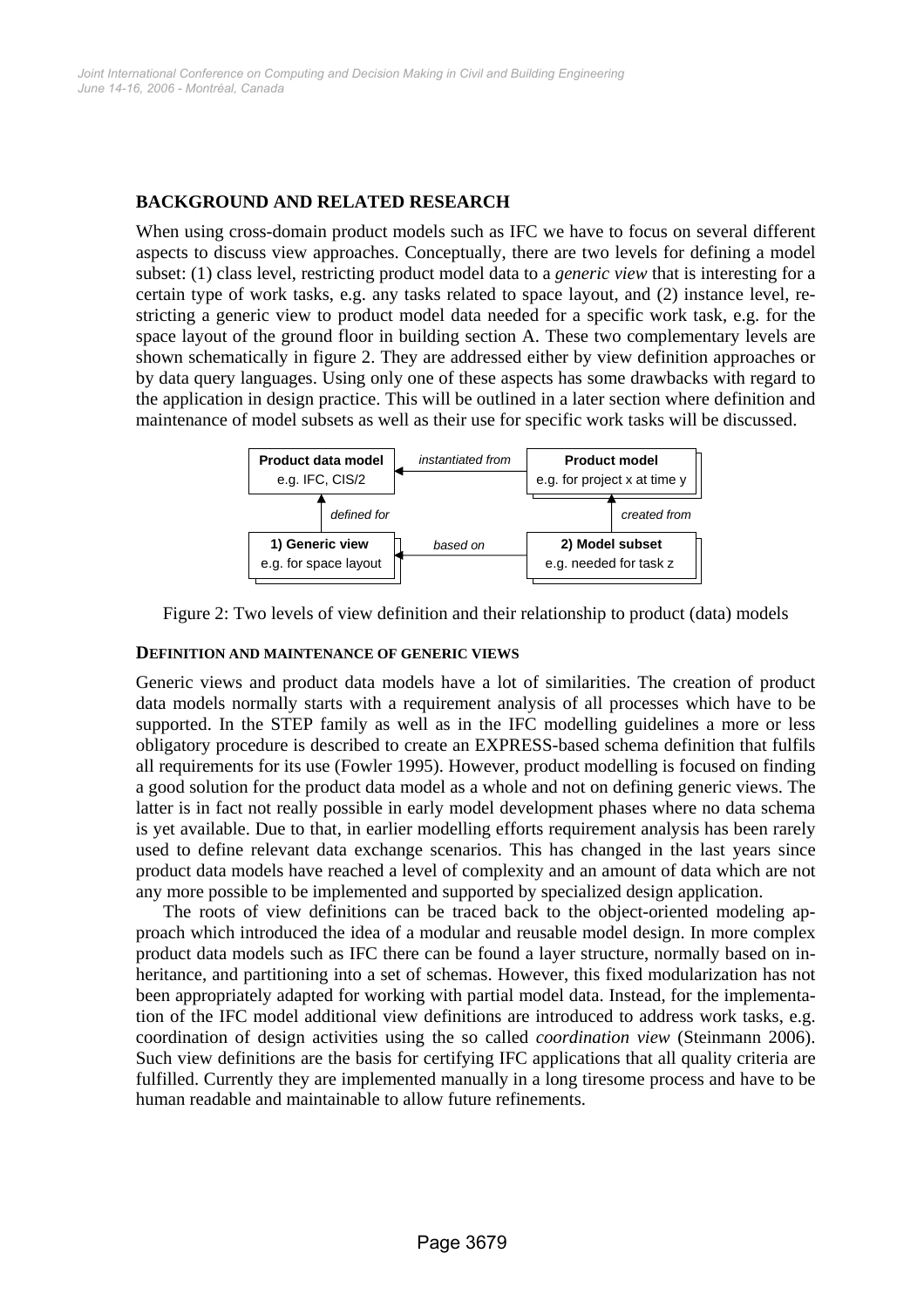The ProIT project investigates many application scenarios providing the basis for IFC view definitions (ProIT 2004), and the IDM project is developing a principal methodology for the creation of partial model views and their binding to process through so called functional parts (Wix 2005). The current definition of IFC views follows a pragmatic approach using available software tools such as Microsoft Excel, Word or Visio to capture implementation agreements. In such agreements the use of objects and their attributes is defined by choosing a predefined type, such as *not supported*, *read*, *write* or *round trip*, and by giving additional annotations. So far only the *coordination view* is fully available for implementation and used to certify applications. Other view definitions as e.g. for HVAC design or structural engineering are in work, with deployment announced for the near future. These efforts show that the concept of views is already being accepted in practice, but it is still little formalized and because of yet missing tool support very time consuming. This can be changed by switching to a more structured way of defining views, as suggested in the BLIS project (Hietanen 2002). In the BLIS approach the idea of concepts is introduced allowing to start with high level classes, such as *wall*, *beam* and other things in the mind of engineers, which are then detailed step by step to reach low level classes, such as *point*, *location* and other entities needed to complete the high level classes. Accordingly, a view will be defined in two ways: (1) generally, by using an engineering ontology representing the content of the targeted product data model, and (2) specifically, by mapping the general view to an existing release of the product data model, e.g. IFC2x2. For view definition a set of diagrams and form sheets are used to improve comprehensibility and maintenance. However, similar to the approaches from the IAI these definitions are not directly applicable as data queries and thus need to be implemented and maintained by hand.

#### **ADAPTATION OF A GENERIC VIEW TO THE SPECIFIC NEEDS OF A WORK TASK**

As outlined above generic views are defined on class level. To apply them in design activities it is necessary to additionally concretize and differentiate them on instance level, e.g. to select a specific floor for space layout. This further differentiation would not only allow to focus on the really needed design information but also reduces the amount of exchanged data and helps to manage parallel transactions. Consequently, an implementation of a generic view should be adaptable to specific needs and thus requires additional user interactions. Furthermore, to be used in a database environment, an application programming interface (API) is needed to support creation of model subsets. This can be done in different ways:

- Using a low level API to access and manipulate individual data instances and attributes. Related to EXPRESS-based product data models, the STEP Standard Data Access Interface (SDAI) falls into this group. It is rather applicable for local use or only for very small model subsets as all needed instances have to be requested in numerous small steps.
- Using a descriptive data query language enabling to specify a model subset in a single or only a few requests. In that respect the EXPRESS-X specification (Denno 1999) and the *Partial Model Query Language* (PMQL) proposed by Adachi (2002) have to be mentioned. Like SQL for relational databases, they create a result set containing the requested product model data. Their limitations are also similar to the limitations of SQL.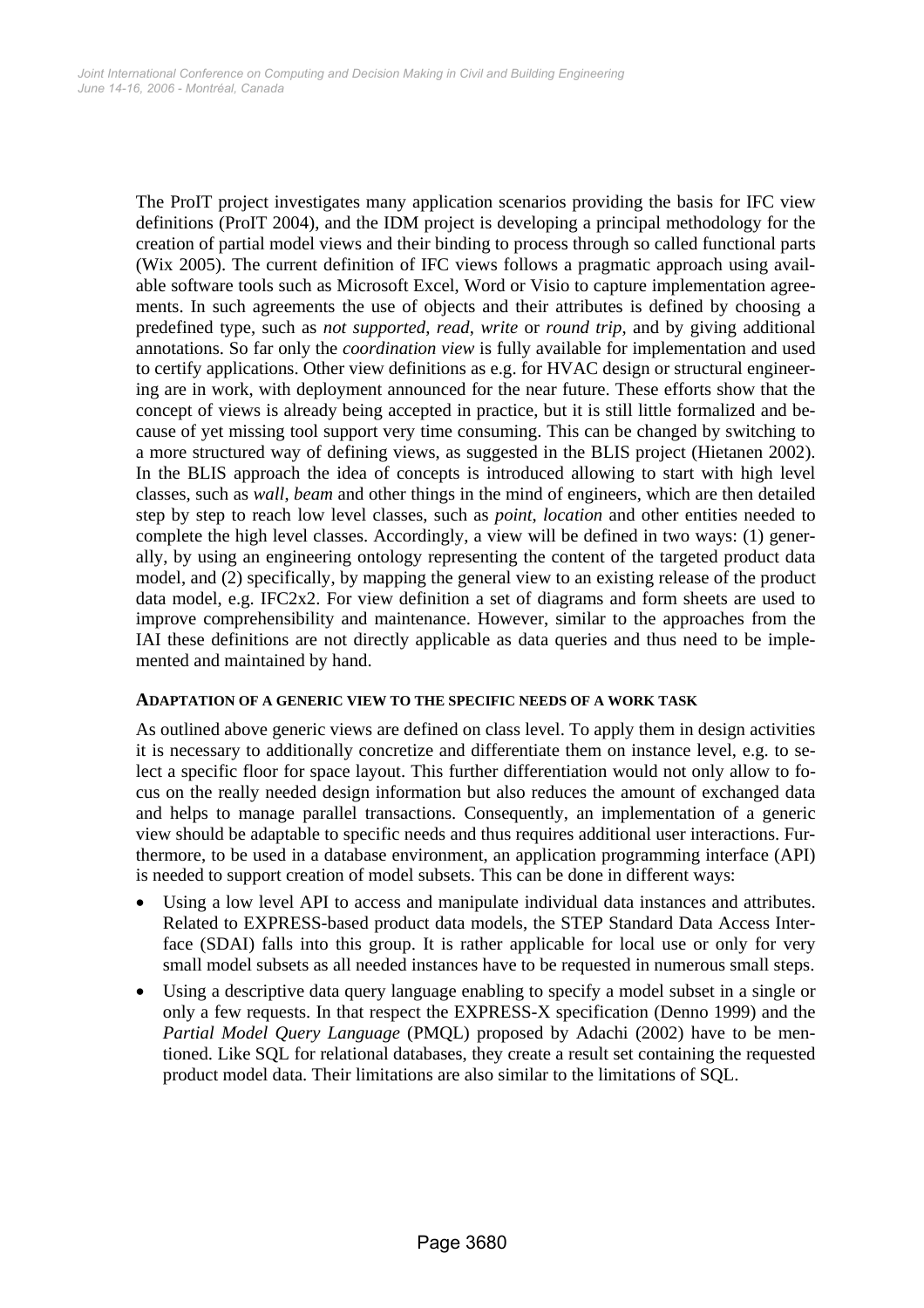• Using a high level API providing a function for each view thereby being adaptable for specific needs by modifying the parameters of these functions. A mentionable effort to standardize such functions is currently coming from the BLIS-SABLE initiative, trying to harmonize data access interfaces which have to be provided from product model servers.

From these observations we can conclude that to apply generic views in design practice means (1) to add the feature of adaptability, and (2) to provide them as API or data query. However, generic views are related to human understanding and do not directly deal with adaptability. For them, an automatically generated data query is neither possible nor necessary. A data query is a technical specification, quite similar to a programming language. It is related to the concepts of the underlying database and hence more difficult to understand and maintain. In the following we present an approach how this difficulty can be overcome.

# **THE ADAPTABLE VIEWS APPROACH**

The suggested new adaptable views approach combines the definition of generic views with its use for data queries. It allows to shorten the time needed to define and implement views. Consequently, it is easier to customize model subsets, i.e. to identify precisely what are the really needed design data. This is important to improve the quality and richness of the managed data and to support concurrent work. In this section we first outline the overall concept and then present the developed tool support. The next section discusses the benefits of the approach for the management of long transactions.

## **OVERALL CONCEPT**

The goal of the developed approach is to formalize model subsets in the spirit of already used view definitions and to make them adaptable to specific needs. To enable database processing, the *Generalized Model Subset Definition* schema (GMSD) was created. It is capable of specifying generic views as well as specifically needed model subsets. Essentially, it is a neutral definition format with possible mappings for various practical data exchange and client/server realizations. The schema itself is comprised of two almost independent subparts providing functions for (1) object selection and (2) generic view definition. It follows the idea of selecting the needed high level object instances which are then processed by a predefined generic view, picking up all needed data related to these object instances. Thus, it is similar to the BLIS approach, which allows to subdivide views and to realize adaptability. The first part of GMSD is purely focused on the selection of object instances using set theory as baseline. Within this part a large set of functions is available to select object instances by value, class type and references. In contrast, the second part is intended for post-processing of the selected data in accordance with a predefined generic view. It can be used to:

- sort out object instances by their class type or reduce their data content on attribute level,
- sever references to unneeded objects to create a consistent data set without external, probably not managed references,
- generalise objects to supertypes, to lower the complexity of the resultant model subset,
- extend or reduce object selections by including/excluding referenced objects in accordance with some specified criteria.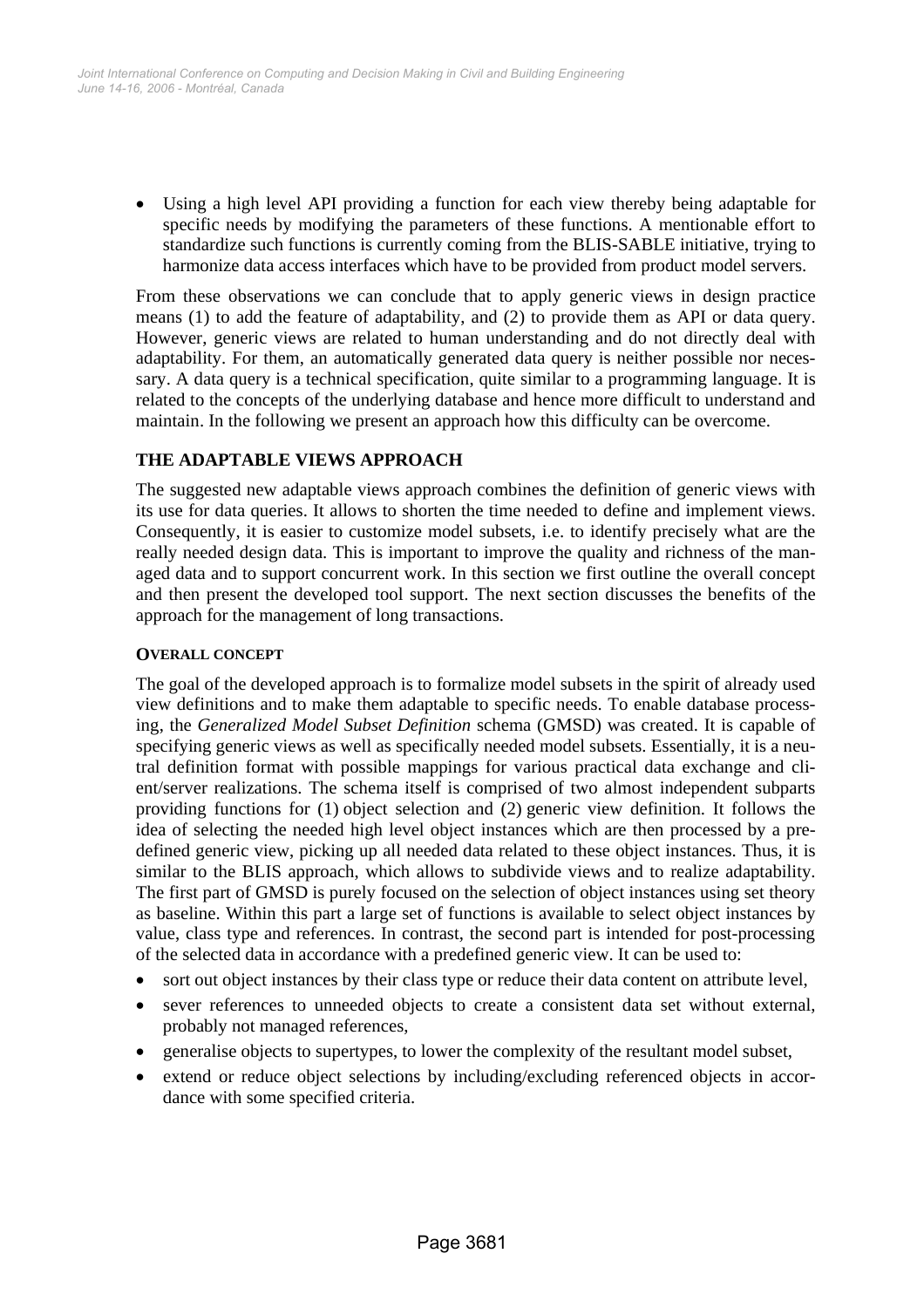The definition of generic views follows the concept to choose a default handling for all class types and attributes which can then be changed by adding exclusion criteria. This allows to reduce time and effort to formalize views, makes it more user friendly and results in rather compact data queries. More important is the concept of *subviews* allowing to specify handling of referenced object instances. It not only helps to structure and manage view definitions but also allows to differentiate the handling of object types by considering their use, i.e. the references to high level instances.



Figure 3: Example exüplaining the principle for defining generic views with GMSD

An example for a view definition is shown in figure 3. The generic view v1 by default supports no class type. An exception are *walls* which are defined as supported with all attributes. Again, an exception of this rule is defined for *material properties*, which shall be omitted, and *geometry*, which in this case is using a subview to pick up all relevant geometric object types such as *location*, *point* etc. More details about the GMSD specification can be found in Weise et al. (2003), discussing the underlying schema with its main entity types and the provided functionality for object selection and further object processing.

## **TOOL SUPPORT FOR THE DEFINITION OF GENERIC VIEWS**

Since view definitions can be predefined and are the part being agreed on, tool support can significantly help to formalize specific needs, as for example to set up views dealing with capabilities of specific CAD applications or advanced work task types. Taking that into account, for populating the GMSD schema we have developed an editor allowing to interactively define generic views. A screenshot of the tool called *ViewEdit* is shown in figure 4 below. The GUI is divided in three panels containing (1) a tree view of the EXPRESS-based product data model with all entity types (classes) and attributes (features), which are provided in an inheritance graph and in alphabetical order, (2) a tree view of the view definition starting with high level classes being detailed by attribute handling, which itself can contain (sub-)views for handling of referenced object instances thereby deepening the view definition tree, and (3) a settings panel allowing to set various properties for the item selected in the view definition panel. As it can be seen in the screenshot, the settings panel contains a set of check and select boxes allowing to easily formalize generic views. Additionally, there is a text field for further annotations which is used to improve understandability and provide supplementary remarks.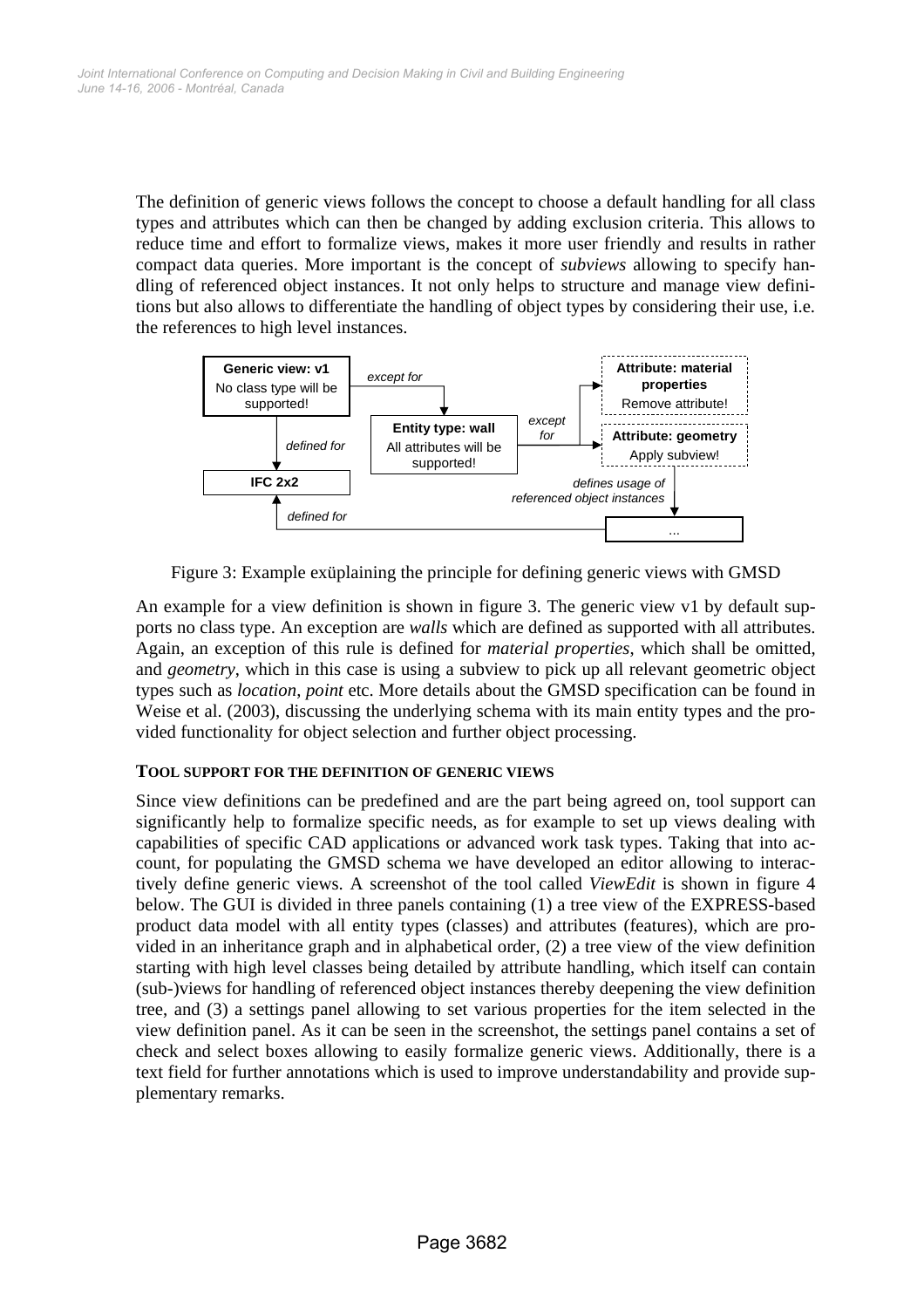The populated GMSD schema can be written according to the STEP physical file format. Thus, the formalized view can used by other EXPRESS tools and, if the semantics of GMSD is supported, it can be directly processed or mapped to a data query.



Figure 4: Screenshot of ViewEdit supporting the population of the GMSD schema

## **REQUESTS FOR MODEL SUBSETS**

As mentioned above, generic views created with the help of *ViewEdit* can be used for data queries. For that a generic view has to be completed by selecting object instances. Basically there are two levels of selecting object instances: (1) by choosing a product model version, e.g. the design state created by Mark Miller on the  $1<sup>st</sup>$  of February, and (2) by selecting individual object instances of the product model version, e.g. the first floor of the building being the object instance with identifier #4123 of class type *IfcBuildingStorey*. For example, if we use a generic view which starts at the level of *IfcBuildingStorey,* only handles object instances of this type and uses subviews for handling referenced object instances, the first level of object selection will create a model subset with all building storeys of the chosen product model version whereas the second level will narrow the model subset to only one of the building storeys.

Since the selection of object instances requires adapted user interfaces depending on the semantics of the underlying product data model, highly specialized clients are needed to apply generic views on the more precise level of individual object instances. In contrast, if user interactions can be limited to the selection of a product model version, a generic client can be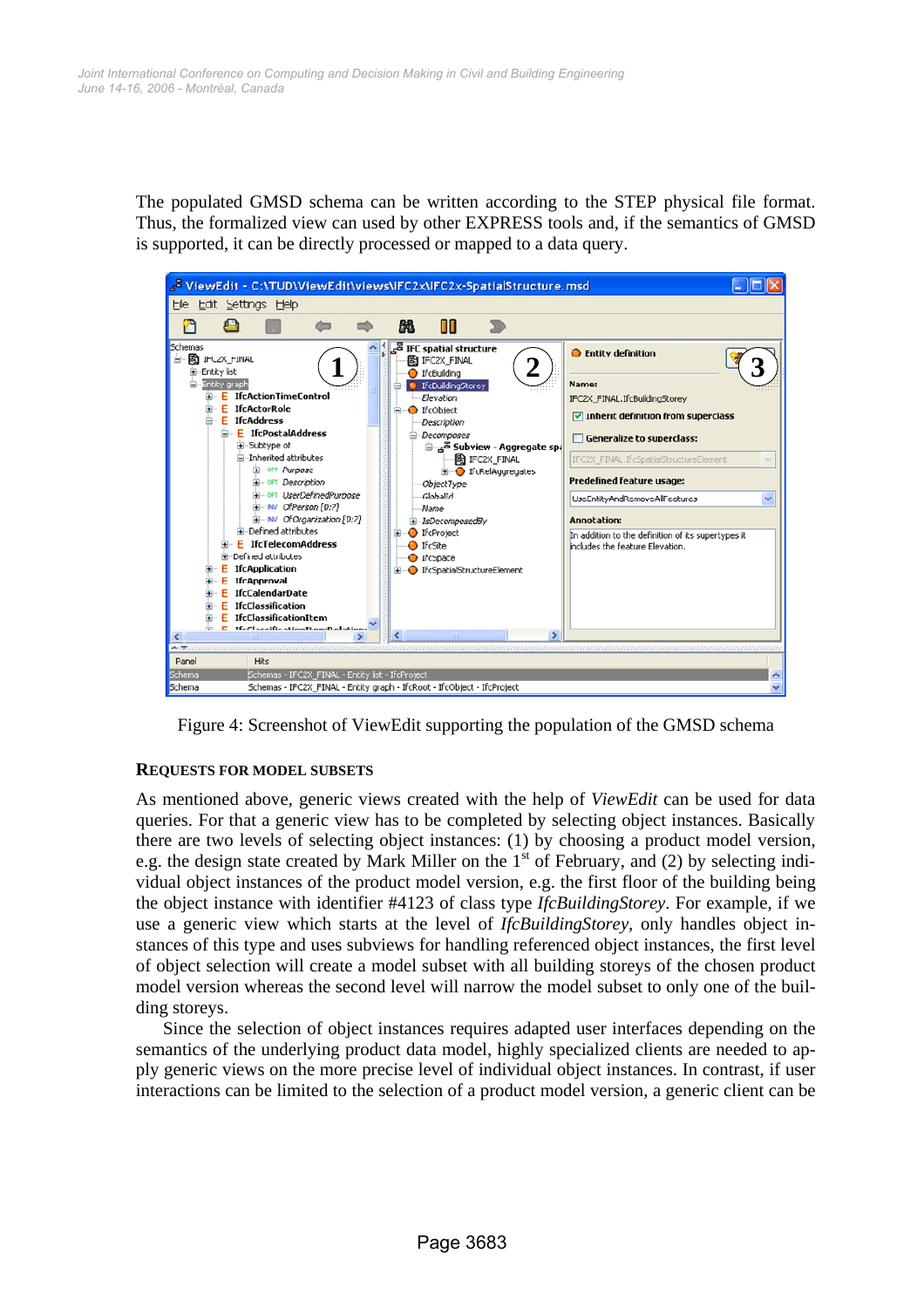used instead. Figure 5 shows a developed simple generic IFC client allowing to dynamically narrow requests on the level of the spatial structure of a building. As it can be seen in the tree view of the client, the selection of object instances itself requires a view on all available building storeys. Thus, after choosing a product model version the generic view is used to visualize the full building structure which is then available for further user selections. Such clients can greatly simplify cooperative work processes but they require that model versioning is appropriately supported (cf. Weise et al. 2004).



Figure 5: Screenshot of IFC-ViewClient supporting the selection of single storeys

## **BENEFITS FOR THE MANAGEMENT OF LONG TRANSACTIONS**

The cooperation model shown in figure 1 is conceptually clear but comes up technically with a couple of questions regarding the update of the shared product model. These are: (1) the *matching* of (concurrently created) model versions, and (2) their *merging* into the common shared model. This final step of a long transaction can be a problem even if no parallel changes have to be synchronized. As already outlined, adaptable views allow concentrating on the really needed design data which frees CAD applications from the burden of handling the complete data set, which often results in data loss. The contribution of this research is to provide possibilities to easily create and adapt views for specific needs. We see two benefits of the developed approach:

- it provides the basis to detect design changes, and
- it supports the management of conflict resolution.

## **SUPPORT FOR CHANGE DETECTION**

Change detection is necessary whenever a CAD application is creating a new design state. In all such cases matching of imported and exported design data is needed to detect the design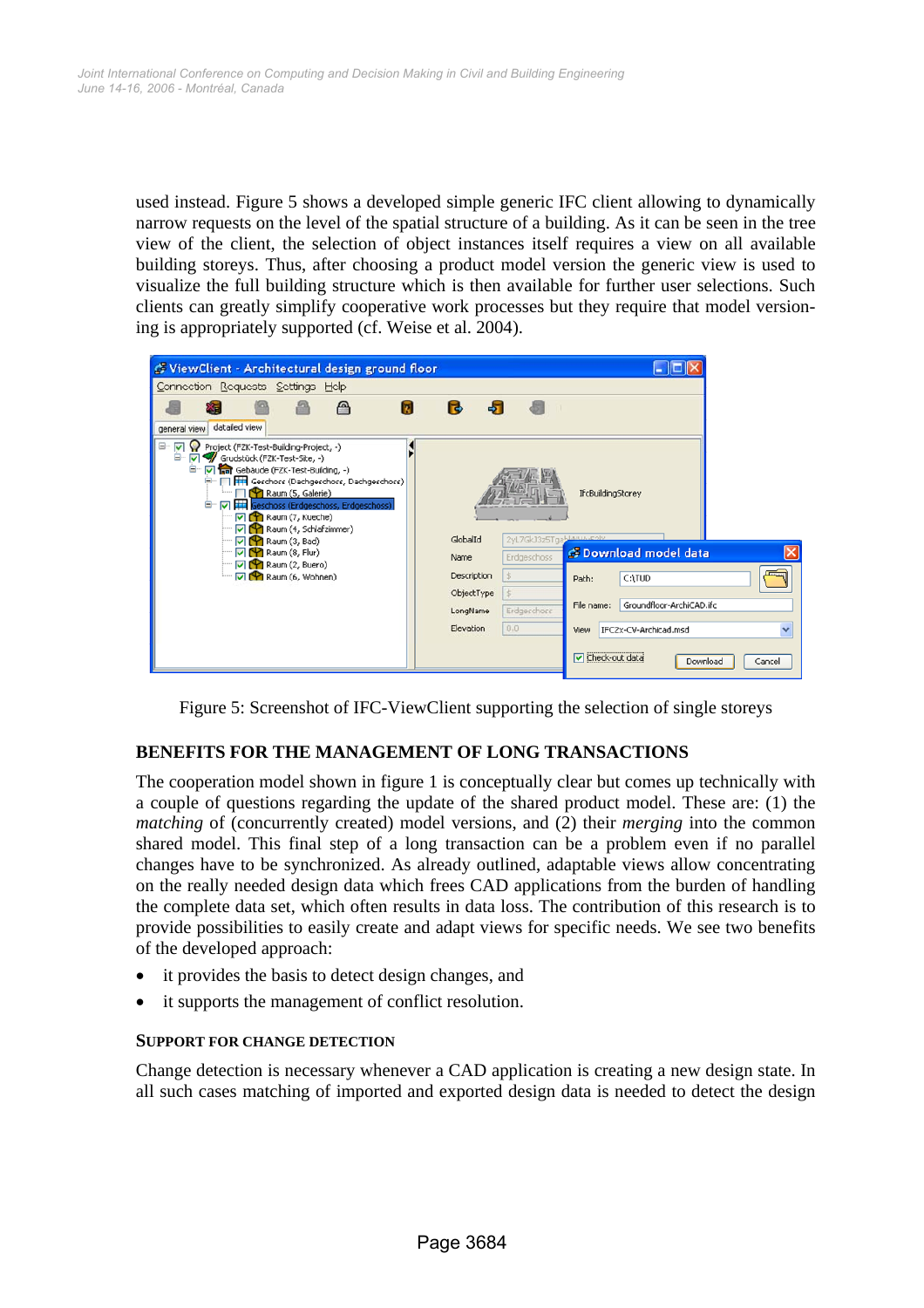changes in terms of the used product model instances. This is related to a number of problems, starting with the lack of object identifiers for all object instances in the case of IFC. The compare algorithm presented in (Weise et al. 2005) is capable to compensate missing object identifiers but in order to properly detect deleted design data it relies on having a new design state without data loss. However, data exchange is still mostly file based and exchangeable model subsets are restricted by the conventions defined for the widely used STEP physical file format (ISO 10303-21). Consequently, requested model subsets have to be extended to ensure compatibility to the data exchange conventions. If such *added* data cannot be handled by the CAD application, the information will be lost in the file containing the changed design state. Therefore, matching requires model subsets according to the originally requested design data. Hence, the model subset definition needs to be applicable not only for requested but also for changed design states. In our approach, negative effects of changes to the model subset definition can be avoided in several ways, as e.g. by enforcing the use of invariant properties such as the identifier of an object instead of a user given name.

#### **SUPPORT FOR CONFLICT MANAGEMENT**

Applying changes to the shared product model can be done as described in (Weise & Katranuschkov 2005). To ensure consistency, data conflicts with the shared product model have to be detected and resolved. To some extend this step can be automated, normally limited to the level of the underlying data structure. However, at least for their meaning to the overall building design these changes have to be reviewed by other designers. With the help of model subsets design changes can be assigned to potentially affected designers, who have previously used or changed this kind of information. The design changes can then be evaluated with regard to these model subsets, allowing to derive responsibilities for review and conflict resolution. Compared to the typically preset definition of access rights, this dynamic evaluation of used model subsets enables a more natural way of working, requires no additional time for system configurations, and results in less time needed for change review.

## **CONCLUSIONS AND FURTHER RESEARCH NEEDS**

The presented adaptable view approach has proven to work for a number of performed test cases, clearly demonstrating the abovementioned benefits. Nevertheless, further research is needed (1) *to avoid improper use of adaptability* by defining constraints for the combination of generic views with selected objects instances, and (2) *to extend the capabilities for defining generic views* by allowing more sophisticated conditions for picking up related object instances and more flexible treatment of references.

Improper use of generic views is currently handled with the help of the requesting client application supervising the selection of object instances. This is additionally restrained by invariant object identifiers enabling the handling of changed model subsets. It worked fine in all test examples but we should also have possibilities to check client requests on the server side, without external help. The second mentioned issue requires to enhance subview definition. This is currently limited to handling referenced object instances by static specifications on class level only. More flexible extending/cutting of references dynamically, depending on the actual state, can enable more precise view definitions with even fewer user interactions.